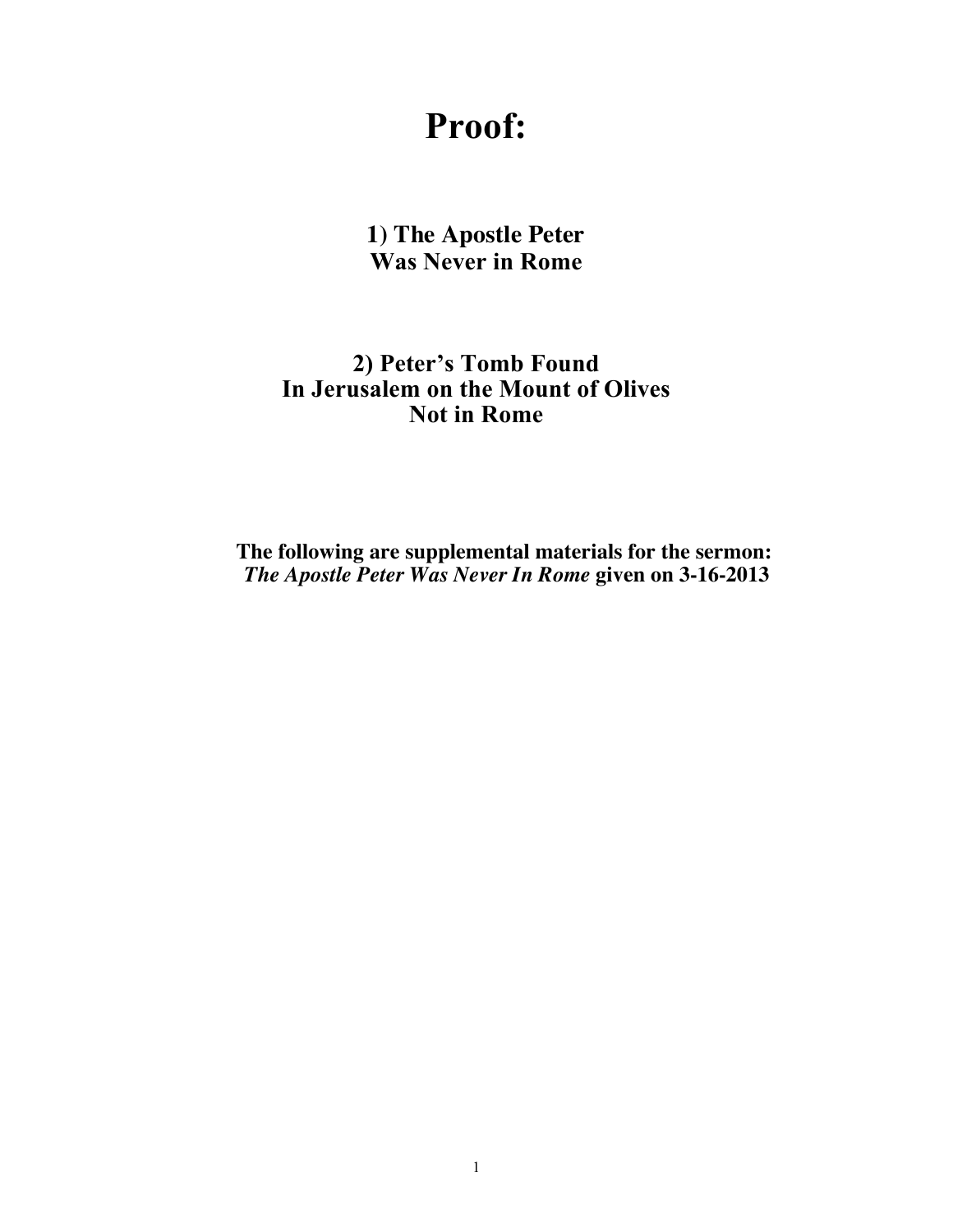# **Chronology of New Testament Proves Peter Never in Rome**

# *Peter's activities in bold Italics* **Paul's activities in bold regular**

# **AD**

## **30**

- 1) Christ crucified Passover Day Nisan 14, April  $5<sup>1</sup>$
- 2) Christ resurrected toward the end of the weekly Sabbath Nisan 17
- 3) Christ appears to disciples for forty days from Nisan 18 to His ascension Iyar 27, May  $18<sup>1</sup>$
- 4) Holy Spirit poured out Pentecost Sunday, May 28<sup>1</sup>
- 5) Gospel preached in Jerusalem, (Acts 3-5)

### **31**

Gospel preached in Jerusalem Apostles compile Jesus' teachings (Acts 5 and 6)

# **32**

- 1) Martyrdom of Stephen (Acts 6, 7)
- 2) Persecution against Church (Acts 8:1-4)
- 3) Saul's activities as leader of persecution ravages the Church
- 4) Because of persecutions brethren scatter and preach the Word everywhere (Acts 8:4)
- 5) Philip to Samaria; Simon Magus (Acts 8:5-13) *Peter and John sent to Samaria* (Acts 8:14-25)
- 6) Philip and Ethiopian eunuch (Acts 8:26-40)

# **33**

- 1) Saul breathes out threats and slaughter against disciples, goes to Damascus with letters from high priest (Acts 9:1-2)
- 2) Saul's conversion spring 33 AD (Acts 9:3-18)
- 3) Saul preaches Christ in Damascus (Acts 9:19- 23).
- 4) Plot to kill Saul discovered; Saul escapes by night, departs to Arabia (Acts 9:24-25), taught by Christ for three years (Gal. 1:15-18)
- **34** Spring 34 AD end of Saul's 1<sup>st</sup> year in Arabia

#### **35**

- 1) Spring 35 AD end of Saul's 2<sup>nd</sup> year in Arabia
- 2) Gospel of Matthew completed

# **36**

- 1) Spring 36 AD end of Saul's 3rd year in Arabia
- 2) Saul returns to Damascus (Gal. 1:17)
- 3) Saul's first visit to Jerusalem for fifteen days (Acts 9:26-30, Gal. 1:18-20)
- 4) *Barnabas brings Saul to apostles Peter and James* (Acts 9:27). Saul speaks boldly to Greekspeaking Jews in Jerusalem, who seek to kill him (9:28-29)
- 5) Brethren bring Saul to Caesarea and send him
- to Tarsus, Saul's home in Asia Minor (Acts  $9.30$
- 6) Saul remains in Tarsus for four years from
- summer 36 AD to summer 40 AD
- 7) Churches in Judea, Galilee and Samaria have peace (Acts 9:31)

#### **37-38**

- 1) *Peter evangelizes in Lydda and Joppa* (Acts 9:32-41)
- 2) *Peter stays with Simon the tanner many days* (Acts 9:42-43)

### **38**

- 1) *Cornelius has vision; angel instructs him to send for Peter in Joppa* (Acts 10:1-6)
- 2) *Peter comes to Cornelius' house and many Gentiles are converted* (Acts 10:24-48)
- 3) *Peter reports conversion of Gentiles to elders in Jerusalem* (Acts 11:1-18)
- 4) *Peter remains in Jerusalem from 38 to 44 AD*
- 5) Gospel of Mark written between 38 and 44 AD

#### **39-40**

- 1) Brethren scattered because of Saul's persecution; preach the Word to Jews as far as Phoenicia, Cyprus and Antioch (Acts 11:19)
- 2) Certain men from Cyprus and Cyrenia preach the Word to Greeks in Antioch (Acts 11:20)
- 3) Many believe and a great number of Gentiles are converted (Acts 11:21)
- 4) Report of this comes to Jerusalem; **apostles send Barnabas to Antioch** to minister to them (Acts 11:22-24).
- 5) **Barnabas goes to Tarsus and finds Saul** and brings him to Antioch to help teach Gentiles (Acts 11:25)

#### **40-41**

Epistle of James written<sup>5</sup>

# **41**

- 1) Claudius Caesar made Emperor of Rome January  $25, 41$  AD<sup>2</sup>
- 2) In Antioch, Barnabas and Saul teach for a whole year—summer to summer (Acts 11:26)
- 3) Herod Agrippa I made king of Judea by Claudius<sup>3</sup> in spring  $41$  AD, reigning three years until spring  $4\overline{4}$  AD when he dies  $\overline{3}$  (Acts 12:23)

# **42-43**

1) Most of the apostles leave Jerusalem 42 AD to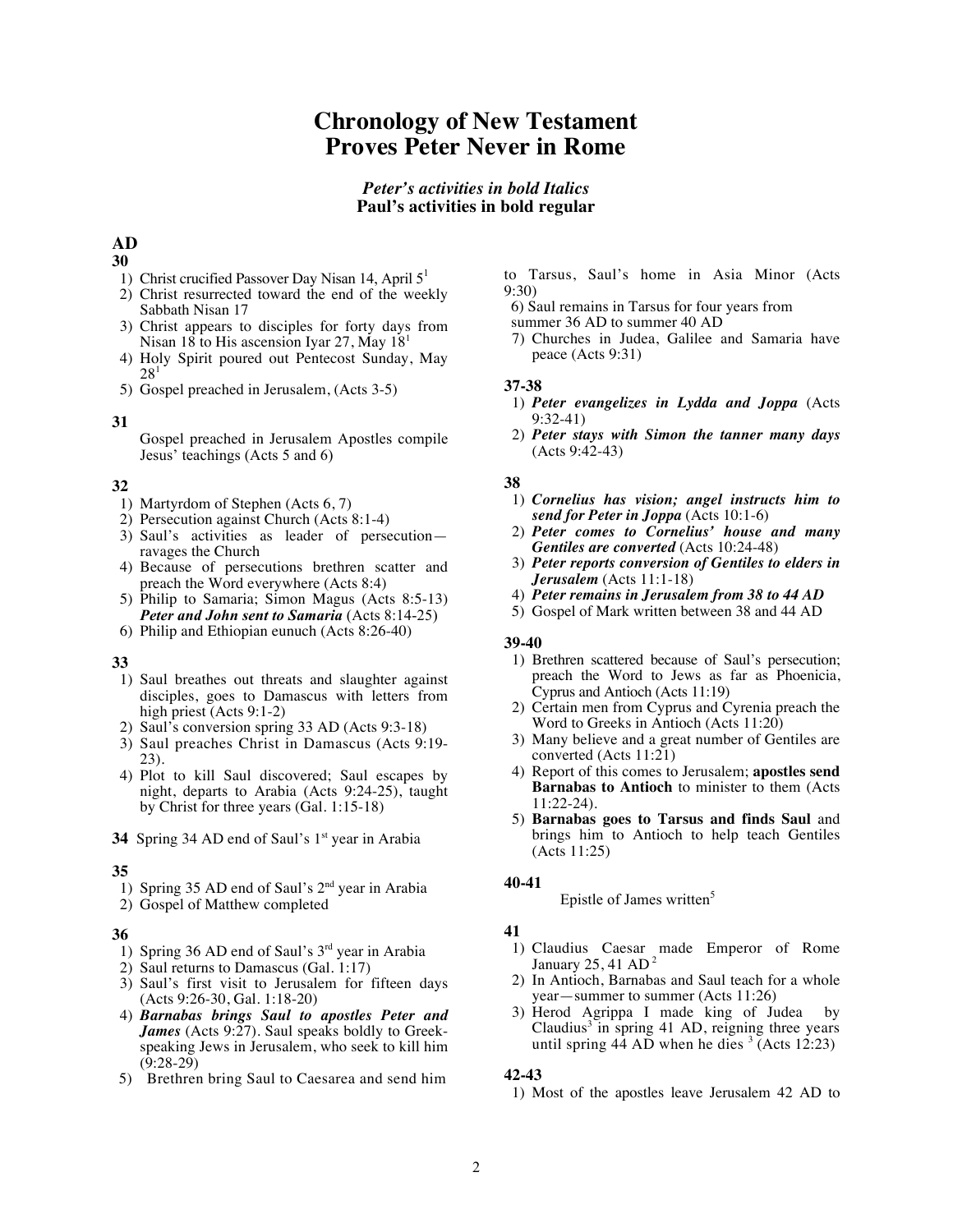preach the Gospel to the lost sheep of the ten tribes of the house Israel scattered in all the world, as Jesus had commanded (Matt. 10:5-23)

- 2) In spring 42 AD the prophet Agabus comes from Jerusalem and prophesies of coming three-year famine (43-45 AD) that occurs during years 3-5 of Claudius' reign (Acts 11:27-28)
- 3) Disciples plant and prepare food and relief to send to saints in Jerusalem (Acts 11:29).

**44**

- 1) In spring 44 AD food and relief sent to Jerusalem by hands of Barnabas and Saul (Acts 11:30)
- 2) Spring 44 AD Herod Agrippa I persecutes Church and beheads the apostle James, brother of John about Passover time (Acts 12:1-2)
- 3) *During Feast of Unleavened Bread Herod Agrippa I has the apostle Peter arrested and put in prison* (Acts 12:3-5)
- 4) *Angels release Peter from prison, he goes to Mary's house the mother of Mark*. *Peter leaves Jerusalem, probably for Babylon* (Acts 12:6-17)
- 5) The next day, Herod executes prison guards because Peter had escaped (Acts 12:18)
- 6) Herod goes down to Tyre and Sidon, where God strikes him with worms and he dies—spring 44 AD  $1,3$  (Acts 12:19-23)
- 7) Barnabas and Saul return to Antioch and take John Mark with them (Acts 12:25).
- 8) Late spring 44 AD, Barnabas and Saul ordained as apostles (Acts 13:1-3)

#### **44-46**

First evangelistic journey—2  $\frac{1}{2}$  years from late spring 44 AD to fall 46 AD (Acts 13:4-52; 14:1- 25)

#### **46-49**

Paul and Barnabas stay in Antioch for a long time—autumn 46 AD to late summer 49 AD—2 ½ years (Acts 14:26-28)

#### **49**

- 1) Pharisaic Judaizers come down to Antioch (Acts 15:1, 5) in summer 49 AD, teaching mandatory circumcision for disciples to be saved
- 2) Paul, Barnabas and certain others sent to the apostles and elders in Jerusalem about this<br>question—autumn 49 AD—Feast of question—autumn 49 AD—Feast of Tabernacles time<sup>1</sup> (Acts 15:2)
- 3) Paul's third visit to Jerusalem with Barnabas. Titus, and one of the certain others, also goes with Paul (Gal. 2:1-2)
- 4) Public welcome for Paul and party by Jerusalem brethren, apostles and elders (Acts 15:4)
- 5) Titus not required to be circumcised (Gal. 2:2-3)
- 6) *Paul and Barnabas' private meeting with apostles James, Cephas [Peter] and John* about circumcision question (Gal. 2:4-10). They agree circumcision not required for Gentiles. Paul and Barnabas' ministry to Gentiles confirmed
- 7) Discussion and apostles' agreement and James'

judgment that Gentiles need not be circumcised (Acts 15:6-22)

- 8) Apostles' letter to Gentiles written by James (Acts 15:23-29)
- 9) **Paul's party returns to Antioch with Judas and Silas** (Acts 15:30-32)
- 10) Paul and Barnabas stay in Antioch certain days (Acts 15:35-36)
- 11) **Paul and Barnabas separate** (Acts 15:37-40)

#### **49-52**

Paul's second evangelistic journey three years, (Acts 15:40 through 18:23), from late autumn 49 AD to late autumn 52 AD

Late autumn 49 AD to late summer 50 AD

- 1) Paul circumcises Timothy and takes him on journey through many cities, Phrygia, Galatia, and on to Troas (Acts 16:1)
- 2) They take a ship from Troas to Neapolis and on to Philippi in Macedonia (Acts 16:9-12)
- 3) On the day of the weeks--Pentecost  $50$   $AD<sup>1</sup>$ they meet Lydia and baptize her and her household (Acts 16:13-15)
- 4) **Paul** casts out demon from woman; is arrested and put into prison; earthquake breaks their bonds; jailer and household baptized; released and sees brethren and Lydia, then departs (Acts 16:16-40)
- 5) **Paul** comes to Thessalonica, preaches in synagogue three Sabbaths. Many are converted (Acts 17:1-4)
- 6) **Paul and Silas** arrested and let go (Acts 17:5-9)
- 7) **Paul and Silas** to Berea (Acts 17:10-13) Paul goes to Athens; preaches on Mars' hill (Acts 17:14-34)

#### **50-52**

Late summer 50 AD to spring 52 AD **Paul at Corinth**

- 1) **Paul** preaches in synagogue every Sabbath Timothy and Silas join him (Acts 18:1-5)
- 2) **Paul writes I Thessalonians from Corinth 50 AD<sup>6</sup>**
- 3) Synagogue splits, new church formed. Paul stays for year and a half (Acts 18:6-11)
- 4) **Paul writes II Thessalonians from Corinth 51 AD**<sup>6</sup> Paul brought before judgment seat of Gallio<sup>4</sup> (Acts 18:12-18) winter 51 AD and released; remains many more days until spring 52 AD
- 5) **Paul goes to Ephesus with Priscilla and Aquila**, preaches in synagogue. Priscilla and Aquila remain (Acts 18:18-20). **Paul sails from Ephesus, goes to Caesarea and to Jerusalem to visit the Church and keep Feast of Tabernacles**.
- 6) **Autumn 52 AD Paul returns to Antioch** (Acts 18:21-22)

### **52-53**

 1) **Paul stays in Antioch for some time—autumn 52 AD to summer 53 AD** (Acts 18:23)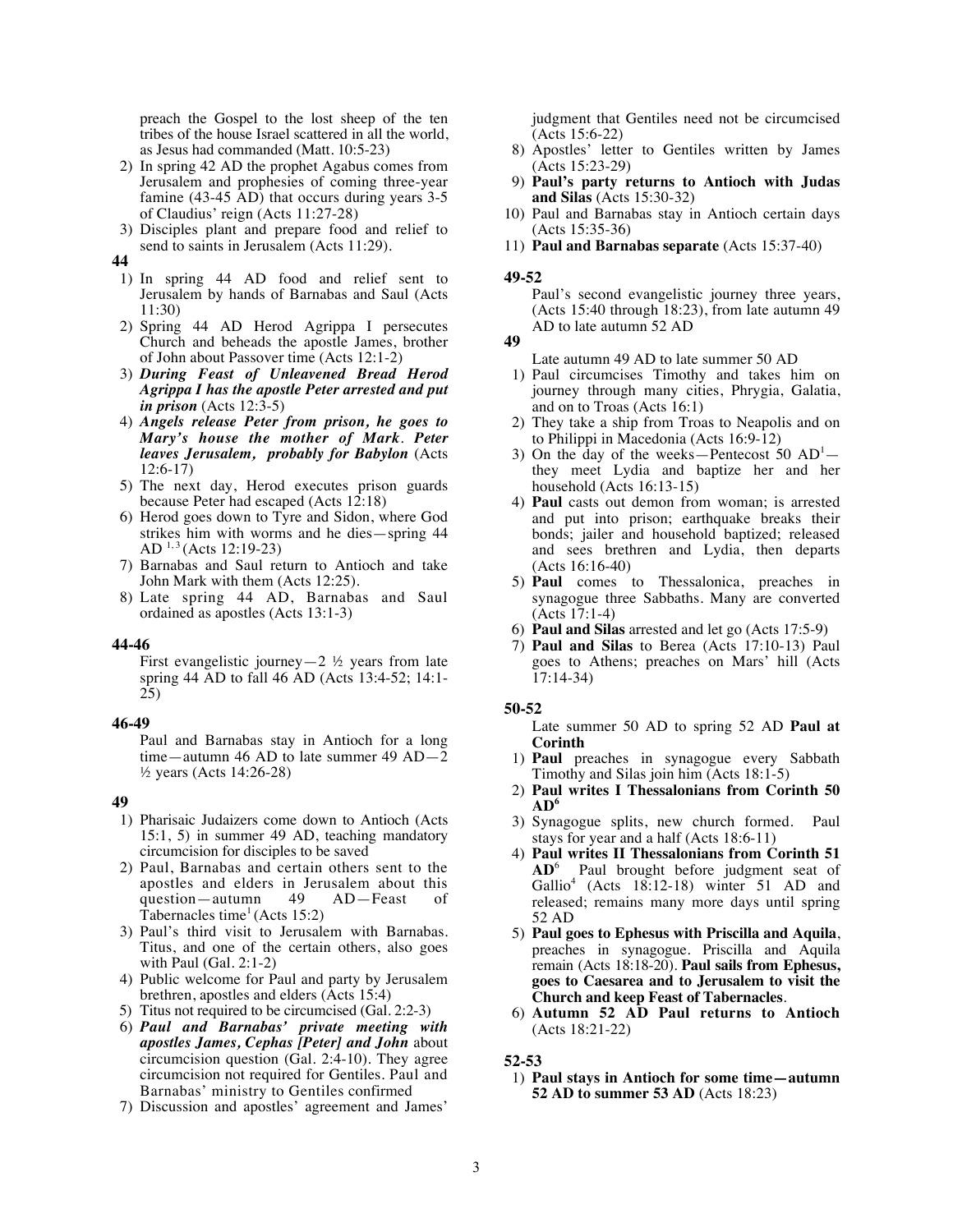- 2) **During Feast of Unleavened Bread,** *apostle Peter comes to Antioch*. After certain ones come down from James, *Peter and Barnabas*  separate themselves from Gentiles to eat with Jews. *Paul publicly rebukes Peter and Jews for judaizing* (Gal. 2:11-20)
- 3) **Paul writes Epistle to the Galatians from Antioch in late spring 53 AD**, because Judaizers are troubling all churches in Galatia, preaching another gospel—gospel of circumcision as requirement for salvation (Gal. 1:1-12)<sup>9</sup>

#### **53-57**

**Paul's** third evangelistic journey four years

- 1) **Paul** begins third evangelistic journey by going to Galatia first to follow up his epistle and strengthen disciples, then through Phrygia (Acts 18:23)
- 2) Aquila in Ephesus meets Apollos and instructs him more perfectly in the Scriptures to preach Christ (Acts 18:24-28). Apollos leaves Ephesus for Corinth (Acts 19:1)
- 3) **Paul** comes to Ephesus, stays for a little more than three years from autumn 54 AD to early winter 57 AD (Acts 19:1-20)
- 4) **Paul writes I Corinthians in late winter of 56 AD<sup>7</sup> before Passover of 57 AD**
- 5) **Paul writes II Corinthians in late summer of 57 AD<sup>7</sup>**
- 6) Riot in Ephesus because Paul's preaching is destroying the idol business (Acts 19:21-41)
- **6)** Early winter 57 AD Paul leaves Ephesus and goes to Macedonia, stays three months and visits Corinth (Acts 20:1-3)
- **7) Paul writes Epistle of Romans winter 57 AD<sup>7</sup> NO mention Peter**

#### **58**

- 1) **Paul and company return through Macedonia to Troas** where they keep the Feast of Unleavened Bread. Paul preaches late on Sabbath into the first day of the weeks (Acts 20:3, 5, 7-12)
- 2) Luke and rest of company sail from Philippi after days of Unleavened Bread and meet Paul in Troas (Acts 20:6)
- 3) **Paul** goes ahead on foot and Luke's company sails to Assos, where they meet Paul, and he goes with them (Acts 20:13-14)
- 4) **Paul** and company go to Miletus. Paul sends for elders of Ephesian church and warns them of coming apostasy (Acts 20:15-38)
- 5) **Paul** goes to Caesarea and stays with Philip (Acts 21:1-8)
- 6) Prophet Agabus warns Paul not to go to Jerusalem, but Paul and company go anyway (Acts 21:10-16)
- 7) **Paul** arrives in Jerusalem late spring 58 AD perhaps near time of Feast of Pentecost<sup>1</sup> (Acts 21:17)
- 8) **Paul** visits James and elders, takes charges of men who have vow to complete at the temple.

Jews seize Paul, but he is rescued by Roman soldiers (Acts 21:18-40)

- 9) **Paul** speaks to mob in Hebrew, mob again attacks him, and Roman soldiers rescue him (Acts 22:1-29)
- 10) **Paul** makes his defense before Sanhedrin (Acts 23:1-10)
- 11) Christ appears to him in a vision. Jews plot to kill **Paul**. Roman centurion and soldiers take **Paul** by night out of Jerusalem to Caesarea and keep him in Praetorium of Herod (Acts 23:11-35)

#### **58-60**

From early summer 58 AD to early autumn 60 AD **Paul** a prisoner in Caesarea

- 1) **Paul** a prisoner for two years, defends himself three times. Found to have done nothing worthy of death or bonds, **Paul** appeals to Caesar; Agrippa agrees to send Paul to Rome (Acts 24-26)
- 2) Luke has ready access to Paul during Paul's imprisonment and travels to Jerusalem and Palestine
- 3) **Luke writes his Gospel<sup>9</sup> and begins writing Acts under Paul's supervision.<sup>9</sup> Luke has access to records and writings from Jerusalem church which he uses to compile his gospel**

#### **60-61**

From autumn 60 AD to late winter 61 AD **Paul**  on journey from Caesarea to Rome

 1) **Paul** and company journey by ship to Rome (Acts 27:1-28:16)

#### **61-63**

#### **Paul in prison two years—late winter 61 AD to early spring 63 AD**

- 1) Roman centurion delivers **Paul** to commander of camp. **Paul** allowed to stay by himself, guarded by soldiers (Acts 28:16)
- 2) **Paul** speaks to Jewish religious leaders of Rome (Acts 28:17-29)
- 3) **Paul writes Hebrews in early spring 61 AD.**
- 4) In Jerusalem, James is martyred by zealots at Passover time, <sup>1, 11</sup> 62 AD
- 5) **Paul** remains in own hired house two years welcoming all and preaching the Kingdom of God (Acts 28:30-31)
- 6) Luke finishes book of Acts up to chapter 28:31, intending to write more to be added later, but unable to do so
- 7) **Paul writes Ephesians, Philippians, Colossians, and Philemon<sup>10</sup>**

#### **End of Book of Acts: 63 AD**

 1) **Paul** is released from prison in Rome and goes to island of Crete. (Titus 1:5)

# **63-67**

Five years

1) **Paul** leaves Titus in Crete (Titus 1:5) and goes to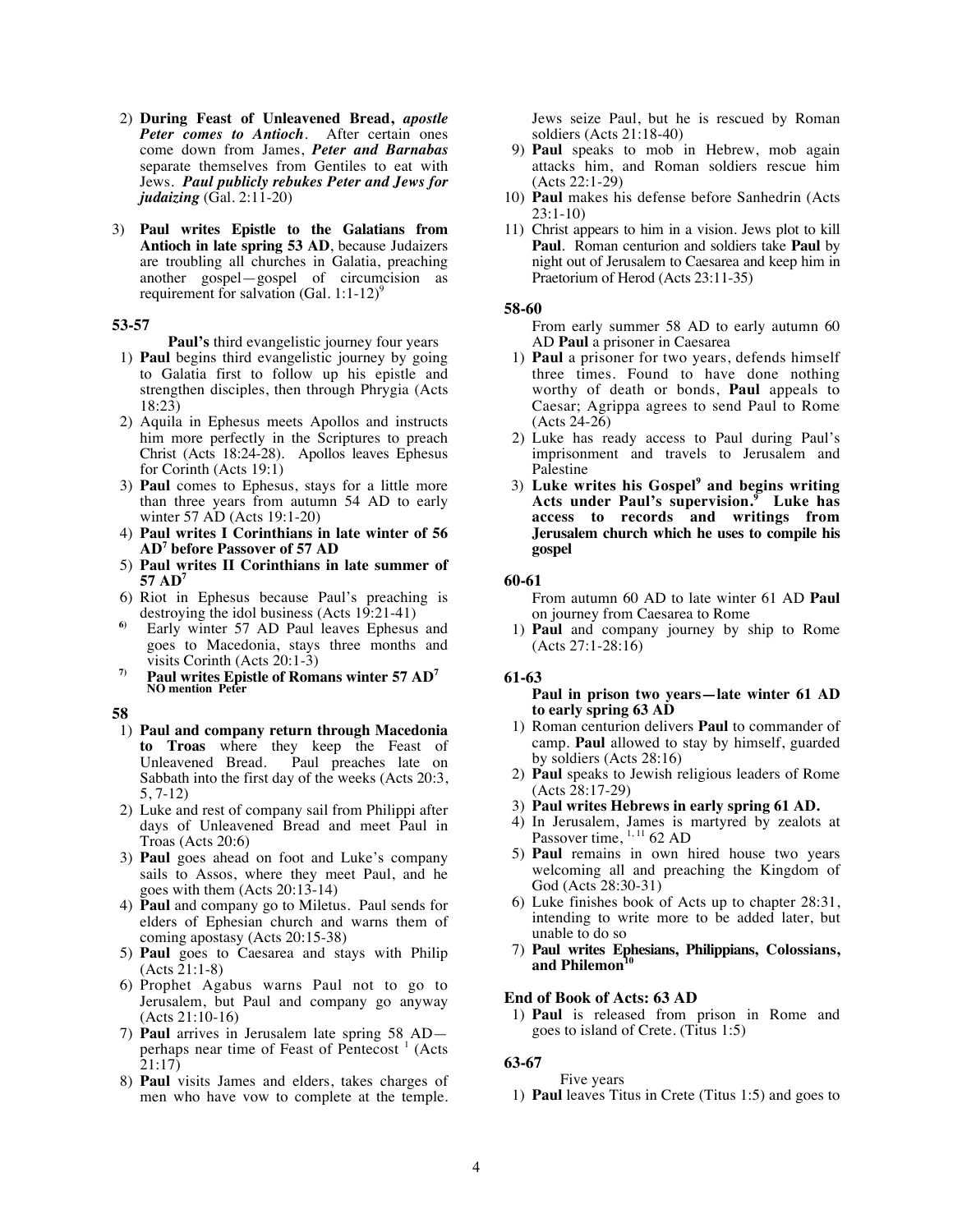Nicopolis in Macedonia. (Titus 3:12)

- 2) From Nicopolis **Paul writes I Timothy and an Epistle to Titus** 63 AD
- 3) *Peter writes his First Epistle* 64-65 AD
- 4) *Peter writes his Second Epistle* in 65-66 AD
- 5) **Paul goes to Spain and Britain** 64-67 AD
- 6) **Paul back in prison in Rome and writes II Timothy** 67 AD
- 7) **Nero dies June 9, 68 AD in Greece**
- 8) Is **Paul** martyred before Nero dies, or is he released after Nero dies? If so, does he go back to Britain to be martyred there?

#### **67-70**

- 1) Jewish revolt against Romans intensifies
- *2) Perhaps Peter returns to Jerusalem 66-68*
- *3) Peter crucified in Jerusalem*
- *4) Peter buried in Jerusalem*
- 5) Romans conquer Jerusalem and destroy city and Temple AB 9-10, September 3-4, 70 AD

#### **End Notes**

- 1) Calculated Hebrew Calendar
- 2) *Unger's Bible Dictionary*, 1963; p. 210
- 3) *The Interpreter's Dictionary of the Bible*, 1962; vol. 1, p. 60
- 4) *The Interpreter's Dictionary of the Bible*, 1962, vol. 2. P. 351
- 5) *An Introduction to the New Testament*, 1981; vol. 3 p. 53
- 6) *Redating the New Testament*, John A. T. Robinson, 1976
- 7) Ibid., pp. 56-57, 352\*
- 8) Ibid., pp. 79,  $352 *$
- 9) A Revised Chronology, Fred R. Coulter 2002
- 10) *Harmony of the Life of St. Paul*, Frank J Goodwin, 1988, pp. 149, 158
- 11) *The Original Bible Restored*, Ernest L Martin, 1991, p. 161
- \*Note: According to this chronology, in each case, the Epistles of I & II Corinthians, Romans and Galatians are placed a year earlier than Robinson's, which Robinson allows for. "It must be stressed again that the absolute datings [of the epistles of Paul] could be a year or so out either way…" (Robinson, *Redating the New Testament*, 1976 ed., p. 84).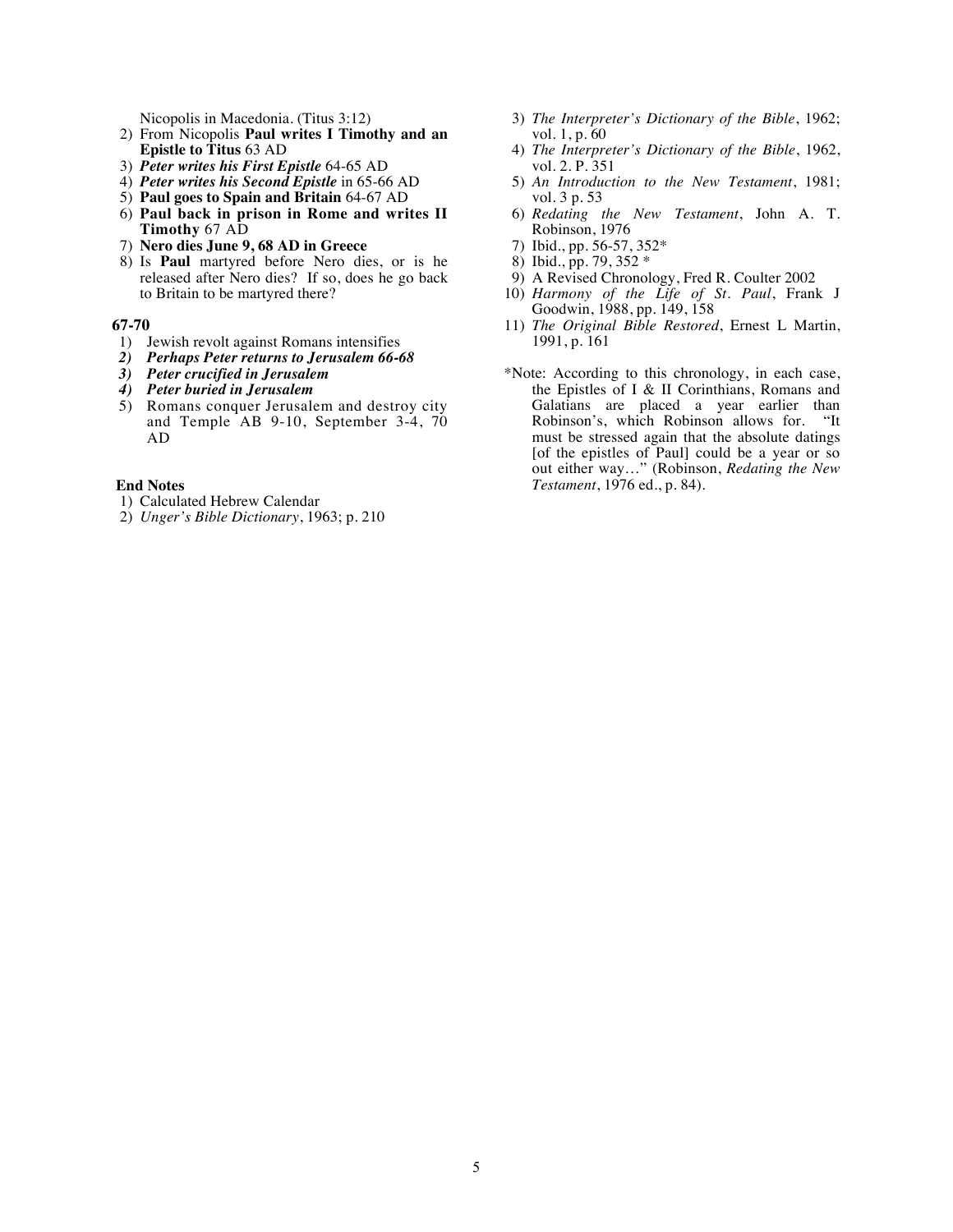# **Appendix Q**

(From *New Testament In Its Original Order-A Faithful Version with Commentary*). **Peter's Tomb Recently Discovered in Jerusalem**

(Excerpts from personal account by F. Paul Peterson)

"While visiting a friend in Switzerland, I heard of what seemed to me one of the greatest discoveries since the time of Christ—that Peter was buried in Jerusalem and not in Rome. The source of this rumor, written in Italian, was not clear; it left considerable room for doubt, or rather wonder. Rome was the place where I could investigate the matter, and if such proved encouraging, a trip to Jerusalem might be necessary in order to gather valuable firsthand information on the subject. I therefore went to Rome. After talking to many priests and investigating various sources of information, I finally was greatly rewarded by learning where I could buy the only known book on the subject, which was also written in Italian. It is called *Gli Scavi del Dominus Flevit* printed in 1958 at the Tipografia del PP. Francescani, in Jerusalem. It was written by P. B. Bagatti and J. T. Milik, both Roman Catholic priests. The story of the discovery was there, but it seemed to be purposely hidden for much was lacking. I consequently determined to go to Jerusalem to see for myself, if possible, that which appeared to be almost unbelievable, especially since it came from priests who naturally, because of the existing tradition that Peter was buried in Rome, would be the last ones to welcome such a discovery or to bring it to the attention of the world.

"In Jerusalem I spoke to many Franciscan priests who all said, finally, though reluctantly, that the bones of Simon Bar Jona (St. Peter) were found in Jerusalem on the Franciscan monastery site called Dominus Flevit (where Jesus was supposed to have wept over Jerusalem) on the Mount of Olives … where the names of Christian Biblical characters were found on the ossuaries (bone boxes). The names of Mary and Martha were found on one box and right next to it was one with the name of Lazarus, their brother. Other names of early Christians were found on other boxes. Of greatest interest, however, was that which was found within twelve feet from the place where the remains of Mary, Martha and Lazarus were found—the remains of St. Peter. They were found in an ossuary, on the outside of which was clearly and beautifully written in Aramaic, 'Simon Bar Jona.' …

"The story of the cave and the ossuaries and the regular cemetery just outside of the Convent site is this: It was a Roman custom that, when a person had died and after about ten years when the body had decomposed, the grave would be opened. The bones would be placed in a small ossuary with the name of the person carefully written on the outside front. These ossuaries would then be placed in a cave as in the case of this Christian burial ground and thus making room for others. But this cave or burial place where the ossuaries were found and which was created and brought about through the natural and disinterested sequence of events, without any reason to change facts or circumstances, was a greater testimony than if there were a witness recorded, stating that Peter was buried there. And yet, even that is unmistakably recorded in the three words in Aramaic of the ossuary, Simon Bar Jona….

"When Pope Pius XII declared the Assumption of Mary to be an article of faith in 1950, the Catholic Church in Jerusalem then quickly sold the tomb of Mary to the Armenian Church. Ex-priest Lavallo told me personally that there is another tomb of St. Mary in Ephesus. But the tomb of St. Peter is altogether different for they would rather that it never existed, and to buy or sell such a site would be out of the question. It fell upon them in this manner, as I was told by a Franciscan monk of the monastery of Dominus Flevit. One of their members was spading the ground on this site in 1953, when his shovel fell through. Excavation was started and there a large underground Christian burial ground was uncovered. The initial of Christ in Greek was written there which would never have been found in a Jewish, Arab or pagan cemetery. By the structure of the writings, it was established by scientists that they were of the days just before the destruction of Jerusalem by Titus in 70 A.D….You can see then, how the Christians would be inclined to have their burial ground on the Mount, for here also had been a favorite meeting place of Jesus and His disciples. In all the cemetery, nothing was found (as also in the Catacombs in Rome) which resembles Arab, Jewish, Catholic or pagan practices….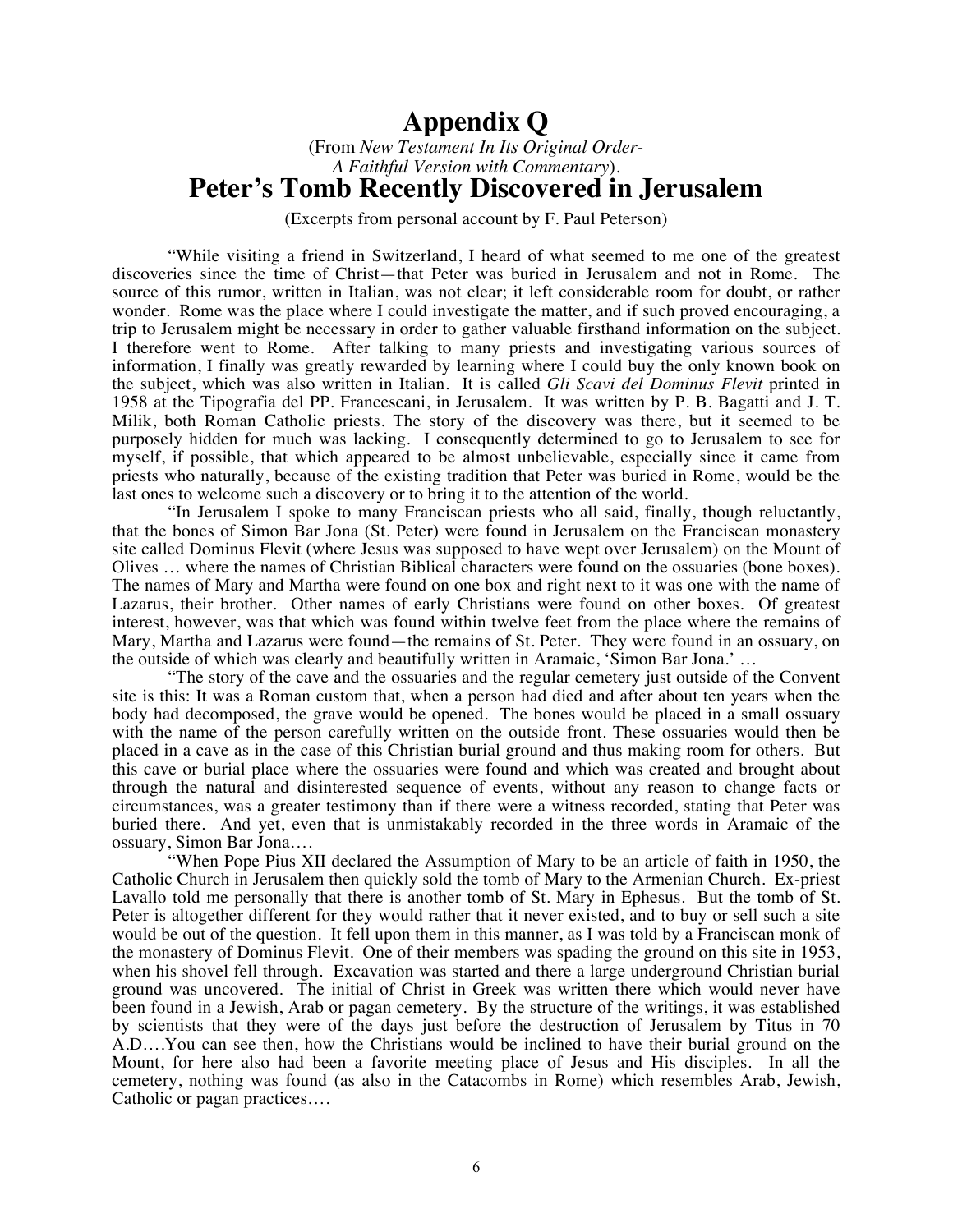"The Catholic Church says that Peter was Pope in Rome from 41 to 66 A.D., a period of twenty-five years, but the Bible shows a different story. The book of the Acts of the Apostles (in either the Catholic or Protestant Bible) records the following: Peter was preaching the Gospel to the circumcision (the Jews) in Caesarea and Joppa in Palestine, ministering unto the household of Cornelius, which is a distance of 1,800 miles from Rome (Acts 10:23, 24). Soon after, about the year 44 A.D. (Acts 12), Peter was cast into prison in Jerusalem by Herod, but he was released by an angel. Apparently, Peter left Jerusalem and went to Babylon. Peter is not mentioned again until the Jerusalem conference in 49 AD (Acts 15:7).

"Saul was converted in 33 A.D. and became Paul the Apostle (Acts 9). Paul tells us that three years after his conversion in 36 A.D., he 'went up to Jerusalem to see Peter' (Galatians 1:18), and in 49 A.D., fourteen years later, he again went up to Jerusalem (Gal. 2:1, 8), Peter being mentioned. Soon after that he met Peter in Antioch, and as Paul says he 'withstood him to the face, because he was to be blamed,' Gal. 2:11. The evidence is abundant; the truth is clear from the Scriptures … Very few, if any, have withstood a Pope and lived (except in these days when everybody seems to withstand him). If Peter were Pope it would have been no different. Paul does not only withstand Peter but he rebukes him and blames him of being at fault….

"This ancient Christian burial ground shows that Peter died and was buried in Jerusalem, which is easily understandable since neither history nor the Bible tells of Peter's having been in Rome. To make matters more clear, the Bible tells us that Peter was the Apostle to the Jews. It was Paul who was the Apostle to the Gentiles, and both history and the Bible tells of his being in Rome. No wonder that the Roman Catholic Bishop, Strossniayer, in his great speech against papal infallibility before the Pope and the Council of 1870 said, 'Scaliger, one of the most learned men, has not hesitated to say that St. Peter's episcopate and residence in Rome ought to be classed with ridiculous legends.' Eusebius, one of the most learned men of his time, wrote the Church history up to the year 325 A.D. He said that Peter never was in Rome….

"Mark you, all the priests agree that the Vatican and St. Peter's were built over a pagan cemetery....You realize surely that Christians would never bury their dead in a pagan cemetery, and you may be very sure that pagans would never allow a Christian to be buried in their cemetery. So, even if Peter died in Rome, which is out of the question, surely the pagan cemetery under St. Peter's Basilica would be the last place in which he would have been buried….

"… But they have said that after all these years of excavation under the Vatican, they have discovered Greek words which read, 'Peter is buried here,' and it gives the date 160 A.D. First of all, the very structure of the sentence immediately gives one the impression that either quite recently or long ago, someone put the sign there hoping that it would be taken as authentic in order to establish that which then, and even now, has never been proven. Then there is a discrepancy in the date, for Peter was martyred around the year 62 A.D [more likely 66-68 A. D.]. and not 160 A.D. Thirdly, why is it that they mention nothing about finding bones under or around the sign? While visiting the Catacombs, one sees a few things which are not becoming to Christians but which tend to indicate that the Christians had some pagan practices similar to those of Rome today. Nothing is said about them, and only after persistent questioning will the Roman Catholic priest, who acts as guide, tell you that those things (images, etc.) were placed there centuries after the early Christian era.

"In 1950, just a few years prior to the discovery of the Christian burial ground in Jerusalem, the Pope made the strange declaration that the bones of St. Peter were found under St. Peter's in Rome. Strange it was, for since beginning to build the church in 1450 (finished in 1626) they erected St. Peter's Tomb (?) under the large dome and Brandini serpentine columns. Since then multiplied millions were thereby deceived into believing that the remains of St. Peter were there, which the hierarchy had all along known was not true, as is proven by the late Pope's declaration. The following was published in Newsweek of July 1, 1957:

'It was in 1950 that Pope Pius XII in his Christmas message announced that the tomb of St. Peter had indeed been found, as tradition held, beneath the immense dome of the Cathedral (there was, however, no evidence that the bones uncovered there belonged to the body of the martyr).' ...

"To make an announcement of such importance when there is absolutely 'no evidence' is rather ridiculous as was also brought out in Time Magazine of October 28, 1957 …

'A thorough account in English of the discoveries beneath St. Peter's was now available …